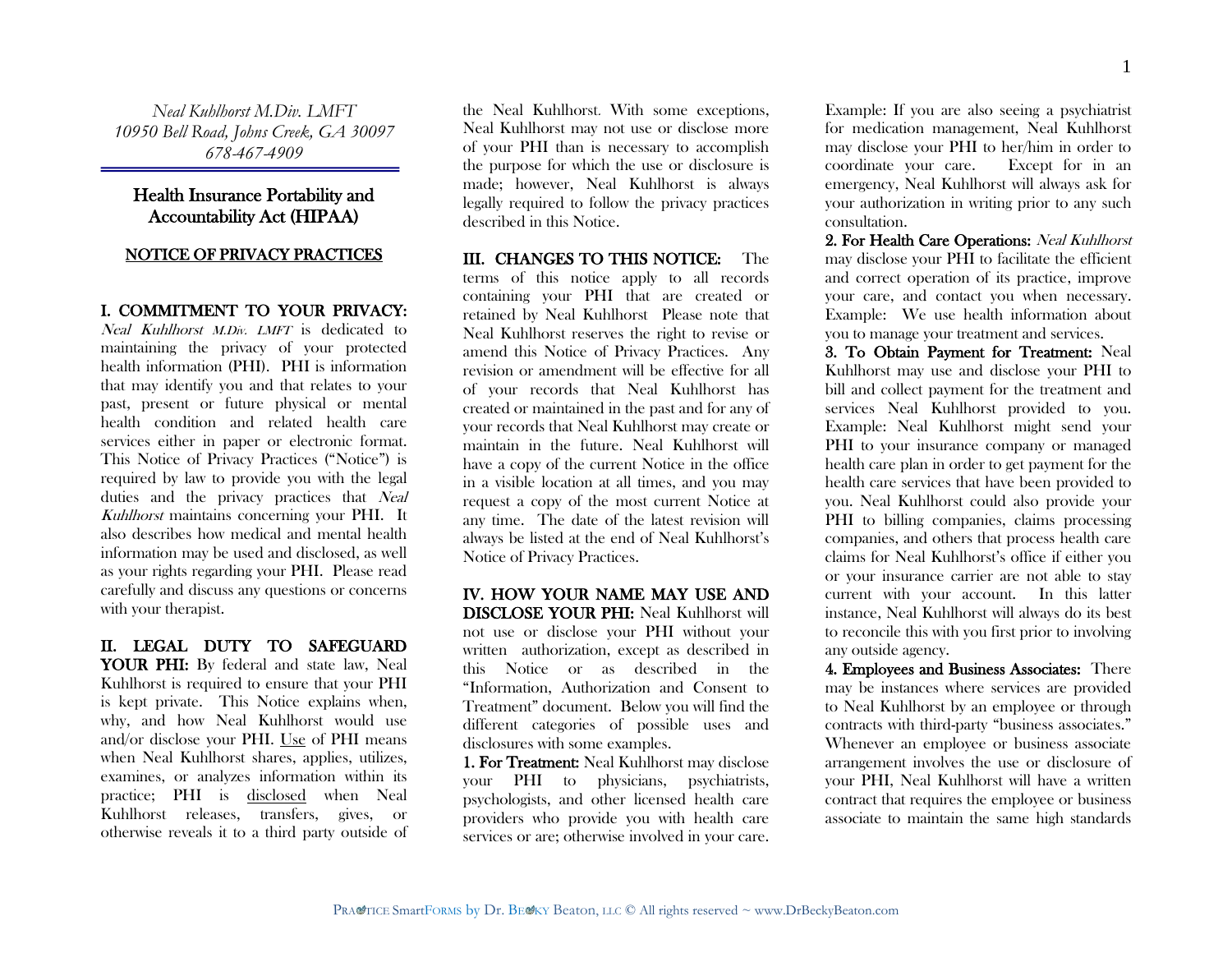of safeguarding your privacy that is required of Neal Kuhlhorst.

Note: This state and Federal law provides additional protection for certain types of health information, including alcohol or drug abuse, mental health and AIDS/HIV, and may limit whether and how Neal Kuhlhorst may disclose information about you to others.

# V. USE AND DISCLOSURE OF YOUR PHI IN CERTAIN SPECIAL CIRCUMSTANCES – YOUR NAME may use and/or disclose your PHI without your consent or authorization for the following reasons:

- 1. Law Enforcement: Subject to certain conditions, Neal Kuhlhorst may disclose your PHI when required by federal, state, or local law; judicial, board, or administrative proceedings; or, law enforcement. Example: Neal Kuhlhorst may make a disclosure to the appropriate officials when a law requires Neal Kuhlhorst to report information to government agencies, law enforcement personnel and/or in an administrative proceeding.
- 2. Lawsuits and Disputes: Neal Kuhlhorst may disclose information about you to respond to a court or administrative order or a search warrant. Neal Kuhlhorst may also disclose information if an arbitrator or arbitration panel compels disclosure, when arbitration is lawfully requested by either party, pursuant to subpoena duces tectum (e.g., a subpoena for mental health records) or any other provision authorizing disclosure in a proceeding before an arbitrator or arbitration panel. Neal

Kuhlhosrt will only do this if efforts have been made to tell you about the request and you have been provided an opportunity to object or to obtain an appropriate court order protecting the information requested.

- 3. Public Health Risks: Neal Kuhlhorst may disclose your PHI to public health or legal authorities charged with preventing or controlling disease, injury, disability, to report births and deaths, and to notify persons who may have been exposed to a disease or at risk for getting or spreading a disease or condition.
- 4. Food and Drug Administration (FDA): Neal Kuhlhorst may disclose to the FDA, or persons under the jurisdiction of the FDA, PHI relative to adverse events with respect to drugs, foods, supplements, products and product defects, or post marketing surveillance information to enable product recalls, repairs, or replacement.
- 5. Serious Threat to Health or Safety: Neal Kuhlhorst may disclose your PHI if you are in such mental or emotional condition as to be dangerous to yourself or the person or property of others, and if Neal Kuhlhorst determines in good faith that disclosure is necessary to prevent the threatened danger. Under these circumstances, Neal Kuhlhorst may provide PHI to law enforcement personnel or other persons able to prevent or mitigate such a serious threat to the health or safety of a person or the public.
- 6. Minors: If you are a minor (under 18 years of age), Neal Kuhlhorst may be compelled to release certain types of

information to your parents or guardian in accordance with applicable law.

- 7. Abuse and Neglect: Neal Kuhlhorst may disclose PHI if mandated by Georgia child, elder, or dependent adult abuse and neglect reporting laws. Example: If Neal Kuhlhorst has a reasonable suspicion of child abuse or neglect, Neal Kuhlhorst will report this to the Georgia Department of Child and Family Services.
- 8. Coroners, Medical Examiners, and Funeral Directors: Neal Kuhlhorst may release PHI about you to a coroner or medical examiner. This may be necessary, for example, to identify a deceased person, determine the cause of death or other duties as authorized by law. Neal Kuhlhorst may also disclose PHI to funeral directors, consistent with applicable law, to carry out their duties.
- 9. Communications with Family, Friends, or Others: Neal Kuhlhorst may release your PHI to the person you named in your Durable Power of Attorney for Health Care (if you have one), to a friend or family member who is your personal representative (i.e., empowered under state or other law to make health-related decisions for you), or any other person you identify, relevant to that person's involvement in your care or payment related to your care. In addition, Neal Kuhlhorst may disclose your PHI to an entity assisting in disaster relief efforts so that your family can be notified about your condition.
- 10. Military and Veterans: If you are a member of the armed forces, Neal Kuhlhorst may release PHI about you as required by military command authorities.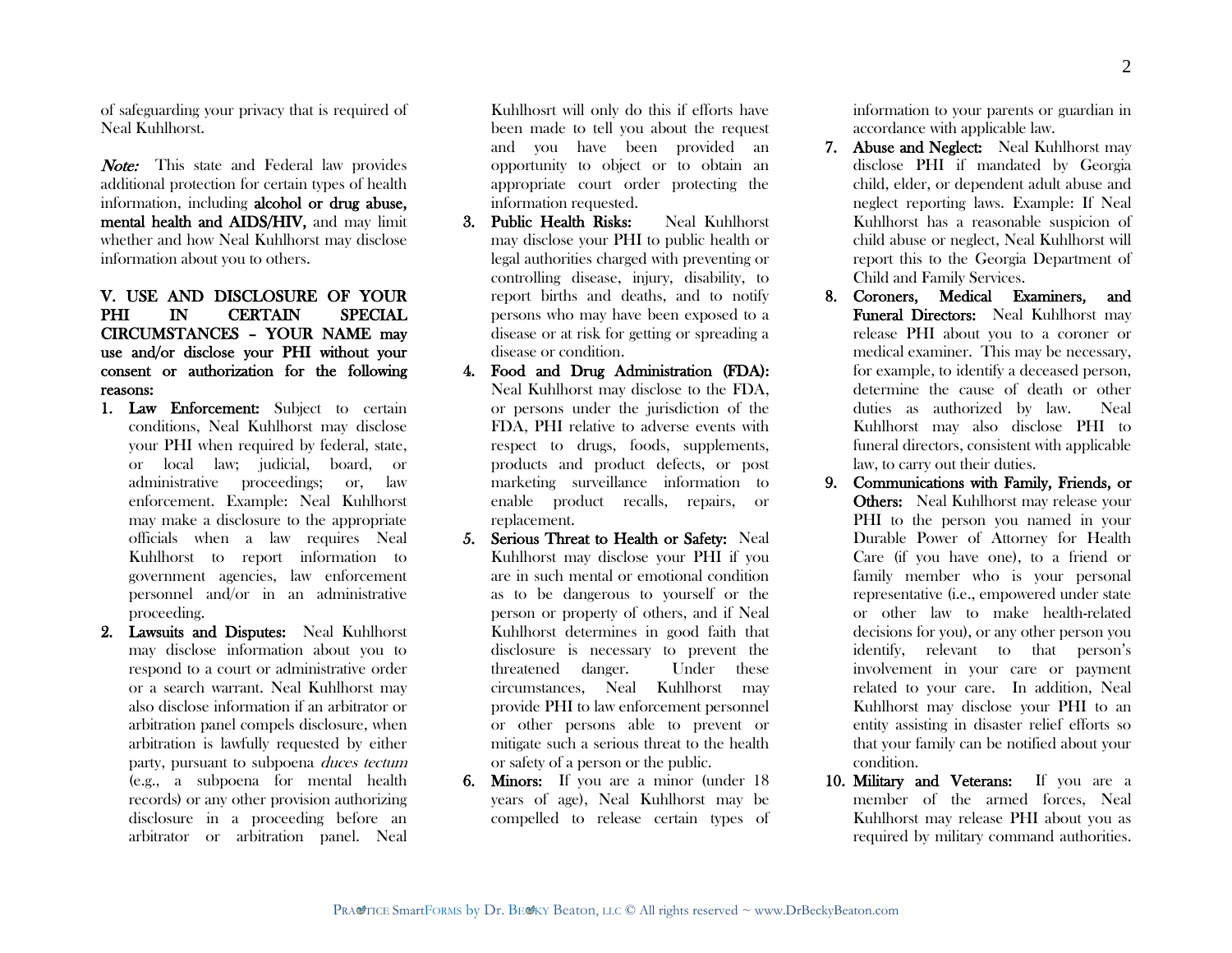Neal Kuhlhorst may also release PHI about foreign military personnel to the appropriate military authority.

- 11. National Security, Protective Services for the President, and Intelligence Activities: Neal Kuhlhorst may release PHI about you to authorized federal officials so they may provide protection to the President, other authorized persons, or foreign heads of state, to conduct special investigations for intelligence, counterintelligence, and other national activities authorized by law.
- 12. Correctional Institutions: If you are or become an inmate of a correctional institution, Neal Kuhlhorst may disclose PHI to the institution or its agents when necessary for your health or the health and safety of others
- 13. For Research Purposes: In certain limited circumstances, Neal Kuhlhorst may use information you have provided for medical/psychological research, but only with your written authorization. The only circumstance where written authorization would not be required would be if the information you have provided could be completely disguised in such a manner that you could not be identified, directly or through any identifiers linked to you. The research would also need to be approved by an institutional review board that has examined the research proposal and ascertained that the established protocols have been met to ensure the privacy of your information.

## 14. For Workers' Compensation Purposes:

Neal Kuhlhorst may provide PHI in order to comply with Workers' Compensation or similar programs established by law.

- 15. Appointment Reminders: Neal Kuhlhorst is permitted to contact you, without your prior authorization, to provide appointment reminders or information about alternative or other health-related benefits and services that you may need or that may be of interest to you.
- 16. Health Oversight Activities: Neal Kuhlhorst may disclose health information to a health oversight agency for activities such as audits, investigations, inspections, or licensure of facilities. These activities are necessary for the government to monitor the health care system, government programs and compliance with laws. Example: When compelled by U.S. Secretary of Health and Human Services to investigate or assess Neal Kuhlhorst's compliance with HIPAA regulations.
- 17. If Disclosure is Otherwise Specifically Required by Law.
- 18. In the Following Cases, Neal Kuhlhorst Will Never Share Your Information Unless You Give us Written Permission: Marketing purposes, sale of your information, most sharing of psychotherapy notes, and fundraising. If we contact you for fundraising efforts, you can tell us not to contact you again.

VI. Other Uses and Disclosures Require Your Prior Written Authorization: In any other situation not covered by this notice, Neal Kuhlhorst will ask for your written authorization before using or disclosing medical information about you. If you chose to authorize use or disclosure, you can later revoke that authorization by notifying Neal Kuhlhorst in writing of your decision. You

understand that Neal Kuhlhorst is unable to take back any disclosures it has already made with your permission, Neal Kuhlhorst will continue to comply with laws that require certain disclosures, and Neal Kuhlhorst is required to retain records of the care that its therapists have provided to you.

## VII. RIGHTS YOU HAVE REGARDING YOUR PHI:

1. The Right to See and Get Copies of Your PHI either in paper or electronic format: In general, you have the right to see your PHI that is in Neal Kuhlhorst's possession, or to get copies of it; however, you must request it in writing. If Neal Kuhlhorst does not have your PHI, but knows who does, you will be advised how you can get it. You will receive a response from Neal Kuhlhorst within 30 days of receiving your written request. Under certain circumstances, Neal Kuhlhorst may feel it must deny your request, but if it does, Neal Kuhlhorst will give you, in writing, the reasons for the denial. Neal Kuhlhorst will also explain your right to have its denial reviewed. If you ask for copies of your PHI, you will be charged a reasonable fee per page and the fees associated with supplies and postage. Neal Kuhlhorst may see fit to provide you with a summary or explanation of the PHI, but only if you agree to it, as well as to the cost, in advance.

2. The Right to Request Limits on Uses and Disclosures of Your PHI: You have the right to ask that Neal Kuhlhorst limit how it uses and discloses your PHI. While Neal Kuhlhorst will consider your request, it is not legally bound to agree. If Neal Kuhlhorst does agree to your request, it will put those limits in writing and abide by them except in emergency situations. If you pay for a service or health care item out